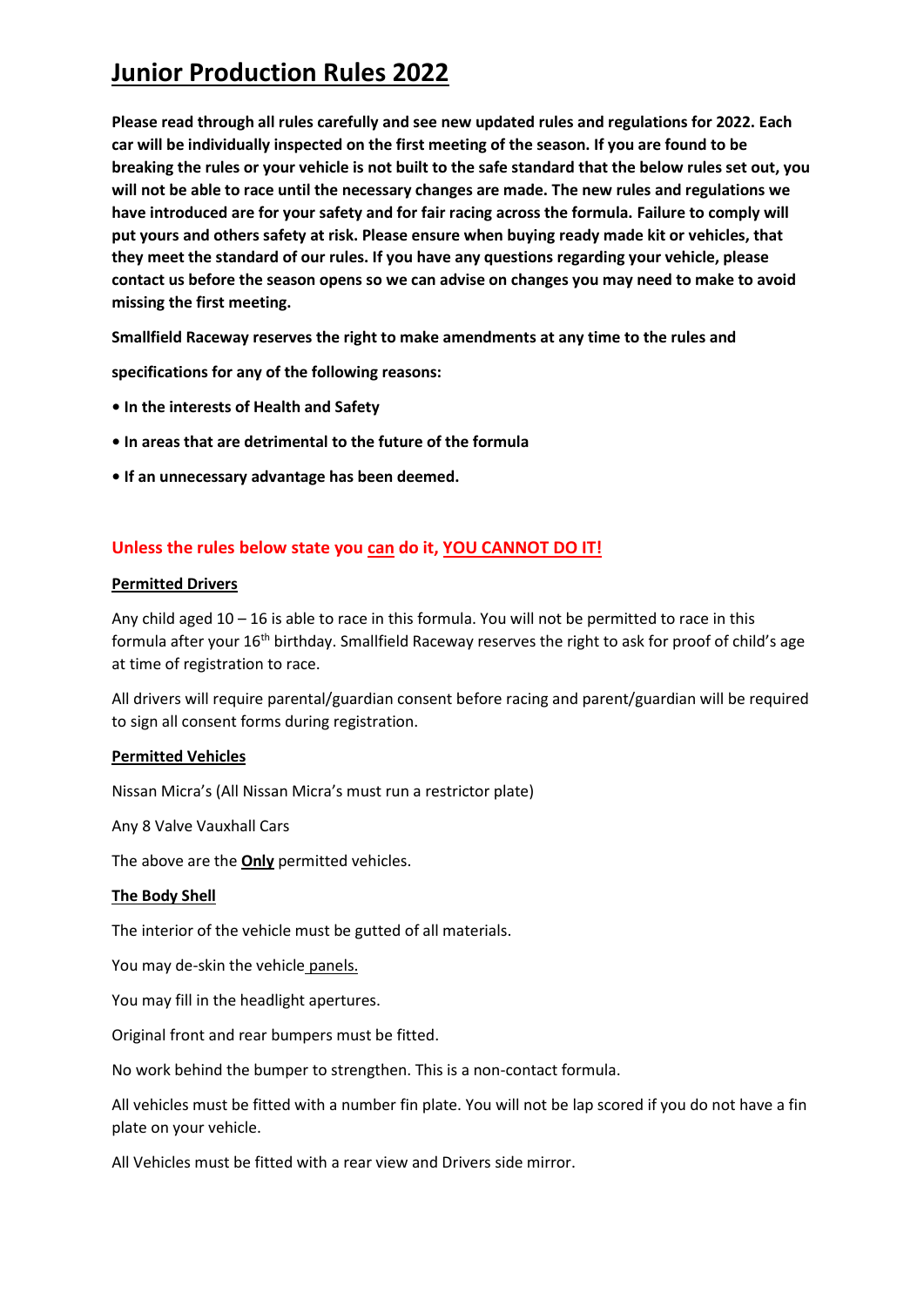All vehicles must be fitted with a minimum of one working brake light.

You may use skirts and arches.

All vehicles must be in a presentable order.

A drivers side window net is **COMPULSORY.** If you have a passenger, a window net on the passenger side is also **COMPULSORY.**

### **Engine**

1000cc only.

The engine, gearbox and final drive must be standard to the vehicle.

All junior vehicles must be fitted with a Smallfield Raceway approved restrictor plate. These will be handed out at the beginning of each meeting and must be returned and the end of each meeting. A £10 deposit will be required, which will be returned on return of plate. Failure to return plate will result in a one meeting race ban.

No engine swaps.

No conversions to engines.

No changing of injectors

No removing rev limiters

No Locked diffs. No limited, slip or power lock types.

Original ECU's Only, aftermarket ECU's are not permitted.

Exhaust must be original to engine in the vehicle. (Example: a coil-pack engine must be fitted with a

coil-pack Exhaust and a Distributor engine must be fitted with Distributor Exhaust.)

All cars must run on a radiator in original position. NO HEADER TANKS.

Exhaust must have a minimum of one silencer.

All cars must be fitted with a cut-off switch accessible from outside of the vehicle.

The ignition system must remain standard. No aftermarket ignition systems permitted.

No decking the block. (Skimming)

### **Fuel and Batteries**

All fuel and electric cables must run inside the car. All fuel lines must have minimum joins. i.e. one at carb and one at tank only.

2-gallon fuel tank maximum to be fitted inside vehicle and separated by a box or fire wall from the driver.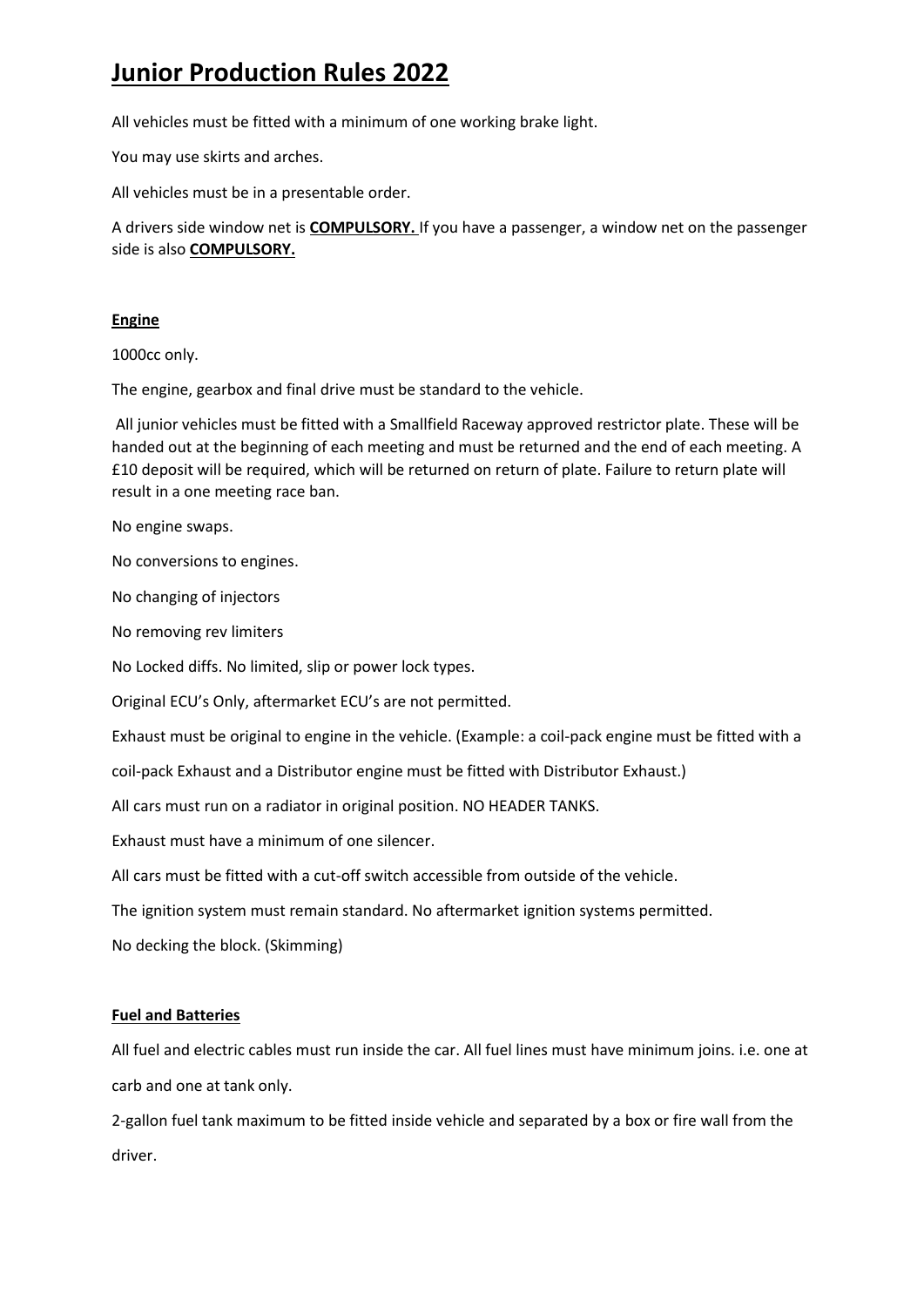Fuel tank must be steel or aluminium.

A one way valve must be used.

A fuel cut off switch must be fitted and easily accessed by the driver.

No motor bike tanks, gas bottle or fire extinguishers to be used as petrol tanks

Battery covered and securely fastened inside the car located behind the driver.

### **Roll Cage and Camber**

All Cars must be fitted with a full 6 point roll cage. The cage must consist of a minimum of:

- 1. A main hoop over the A pillars.
- 2. A main hoop over the B pillars.
- 3. Three roof bars connecting A and B Pillar hoops.
- 4. A bulkhead bar connecting A pillar to A pillar.
- 5. A cross bar at shoulder height of the driver.
- 6. The main hoops must be welded to a minimum of 3mm thick boxes, 100mm square to he floor and sill or to a piece of tube on top of the sill, with a minimum of 2.5mm thickness.
- 7. A minimum of two door bars in the drivers side with a minimum of two connecting bars connecting the two door bars together.
- 8. Suspension turrets can be supported from the front of the cage
- 9. A minimum of two stay bars coming down from the top of your main hoop, down to the rear turrets or as close as possible.

Camber is allowed on the nearside front wheel. This is done by extending the lower arm by a maximum of 40mm. The driver side wheel must remain standard.

You may also move the nearside front wheel forward by a maximum of 40mm.

The seat must have a minimum of four bolts through the base of the seat connected to the floor or base of the roll cage. They must have a minimum of two bolts connected to a brace from the roll cage to the back of the seat at shoulder height of the driver.

Bonnets can be on original hinges but must be secured with two additional bolts at the front o the bonnet. If not using original hinges, you may use two corner plates with two additional bolts at front of the bonnet. If not using corner plates you must use two bolts at the front and two bolts at the rear of the bonnet.

Full 5-point harness must be fitted using harness eyes or chain, if using chain, you must use the minimum size of the M12 bolt with either a nylock nut or double nutted.

New junior drivers may have a passenger, but passenger must have seat and 5-point harness fitted as above and a minimum of two door bars on passenger side as stated above in roll cage specifications.

Drivers door must be able to opened

You may use any wheel or tyre.

No coil overs.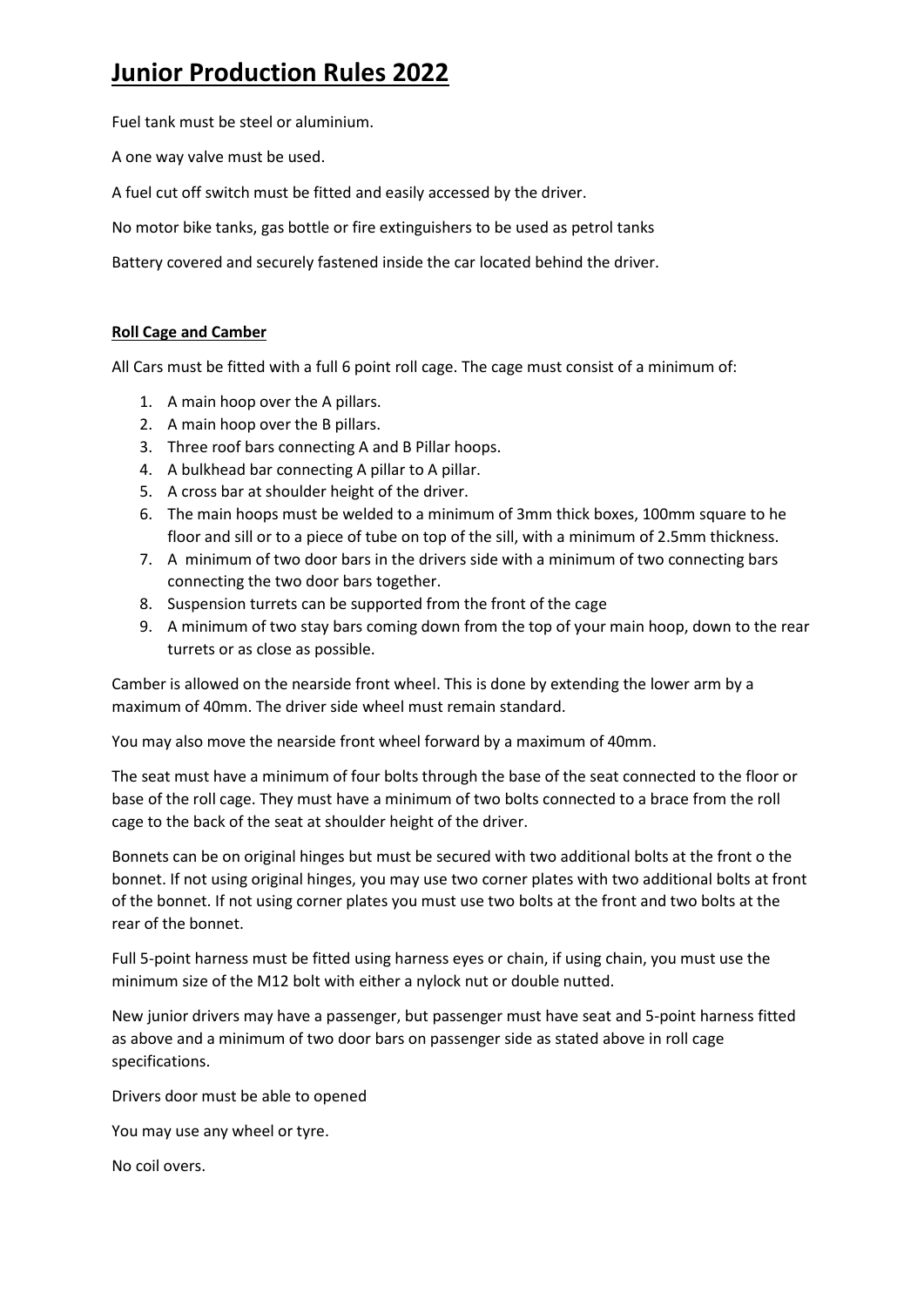### **Crash Helmets, Overalls, Gloves and Balaclavas**

Helmets must be of a minimum standard as directed by British Oval Racing Safety Executive (B.O.R.S.E). NO POLYCARBONATE helmets are allowed. It is important that the helmet fits the driver correctly and that manufacturers guidelines are followed. This Also applies to the passenger. The current permitted helmet standards for all drivers are:

- FIA 8860-2010
- FIA 8859-2015
- FIA 8860-2018
- FIA 8860-2018 ABP
- SNELL SA2010
- SNELL SA2015
- SNELL EA2016
- SNELL SA2020
- SFI FOUNDATION 31.1A
- SFI FOUNDATION 31.2A
- SFI FOUNDATION 31.1
- ECE R22.05

The following list of permitted helmet standards are for **Junior Drivers ONLY**

- SNELL CMR 2007
- SNELL CMS 2007
- SNELL CMR 2016
- SNELL CMS 2016
- SFI 24.1

The helmet must fit the driver correctly and once approved by our scrutineer display the Smallfield Raceway 2022 approval sticker.

It is **Mandatory** to wear Fire retardant, clean, un-torn racing overalls that are clearly marked with fireproof safety standard . This also applies to the passenger.

It is **Mandatory** to wear Fire retardant Gloves also clearly marked with the fireproof safety standard. This Also applies to the passenger.

It is **Mandatory** to wear Fire retardant Balaclavas clearly marked with the fireproof safety standard. This Also applies to the passenger.

All of the above must be present at scrutineering.

Failure of any of the above will result in being unable to race.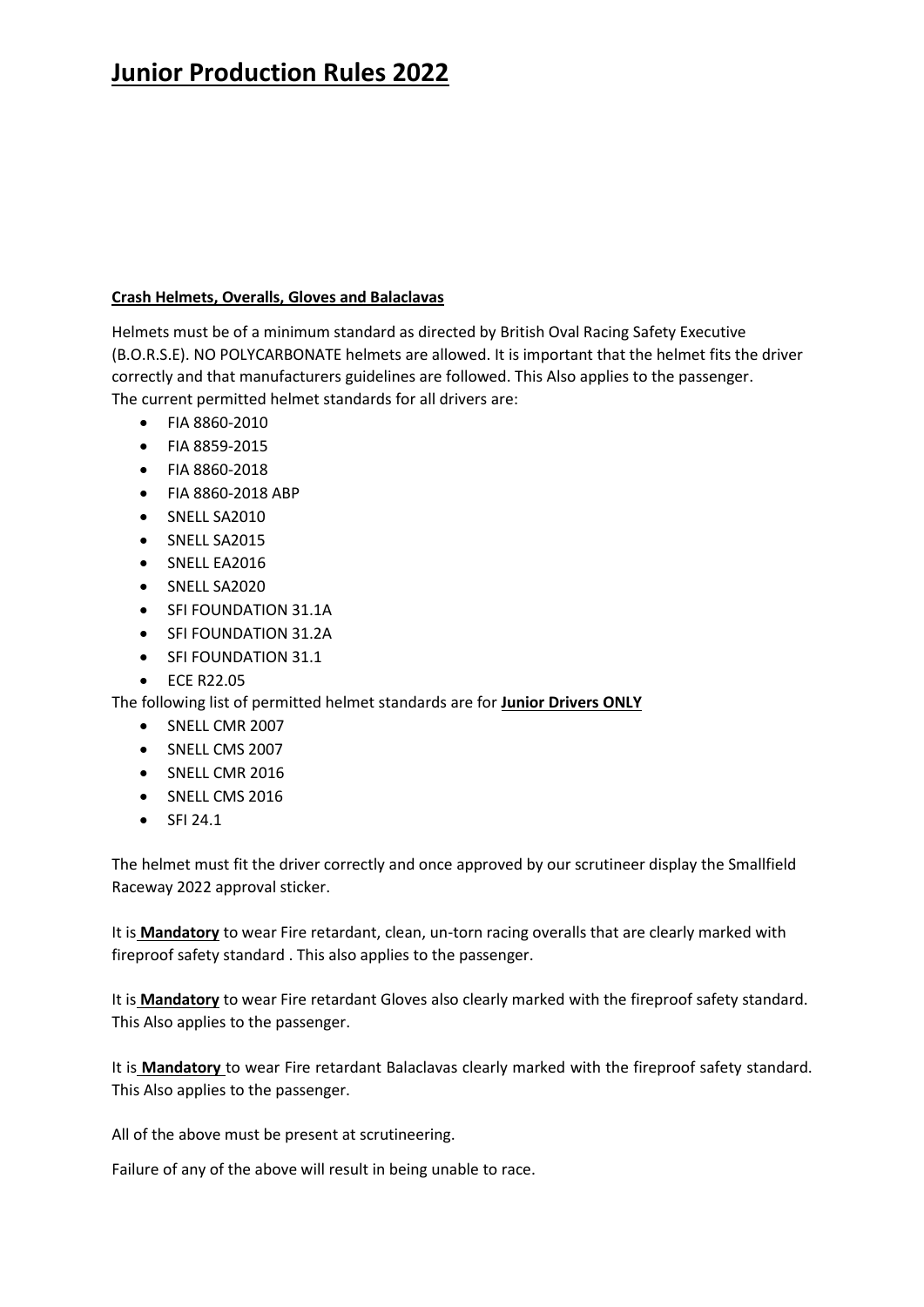### **Flags**

All flags must be obeyed.

All production formulas are strictly non-contact if deliberate contact is seen you WILL be black

flagged.

The Red flag indicates to stop racing, any driver deemed moving on a red flag will be penalised at the clerk's discretion.

The black flag is a disqualification and you must retire to infield and remain in your vehicle unless advised otherwise by track marshals.

Punctures will be black flagged unless on the o/s/r and not causing track damage.

A rolled black flag will be shown as a warning for contact. If the offender persists then a black cross

board will be shown. This is a 1-place deduction and can be shown as many times as we feel needed.

If the driver still persists then it will result in being loaded for the rest of the meeting or longer. This will be decided at the clerk of the course's discretion.

The yellow flag indicates a danger or obstruction on track.

A waved yellow means move into single file and drop your speed to 10mph in the race order that the yellows came out on. Any drivers jumping positions on a waved yellow will be black flagged.

The Blue flag means hold your line. Failure to hold your line after three blue flags will result in a black flag.

### **Roof Grades**

All drivers will start the new season at the roof grade they finished with from the previous season. This could be subject to change at the clerk of the course discretion.

It is the drivers responsibility to start at their correct roof grade. If you do not line up at the correct roof grade you will not be lap scored.

If you win a heat you start from the back of your current roof grade.

Roof grades will be changed for the start of the next meeting not during the current one.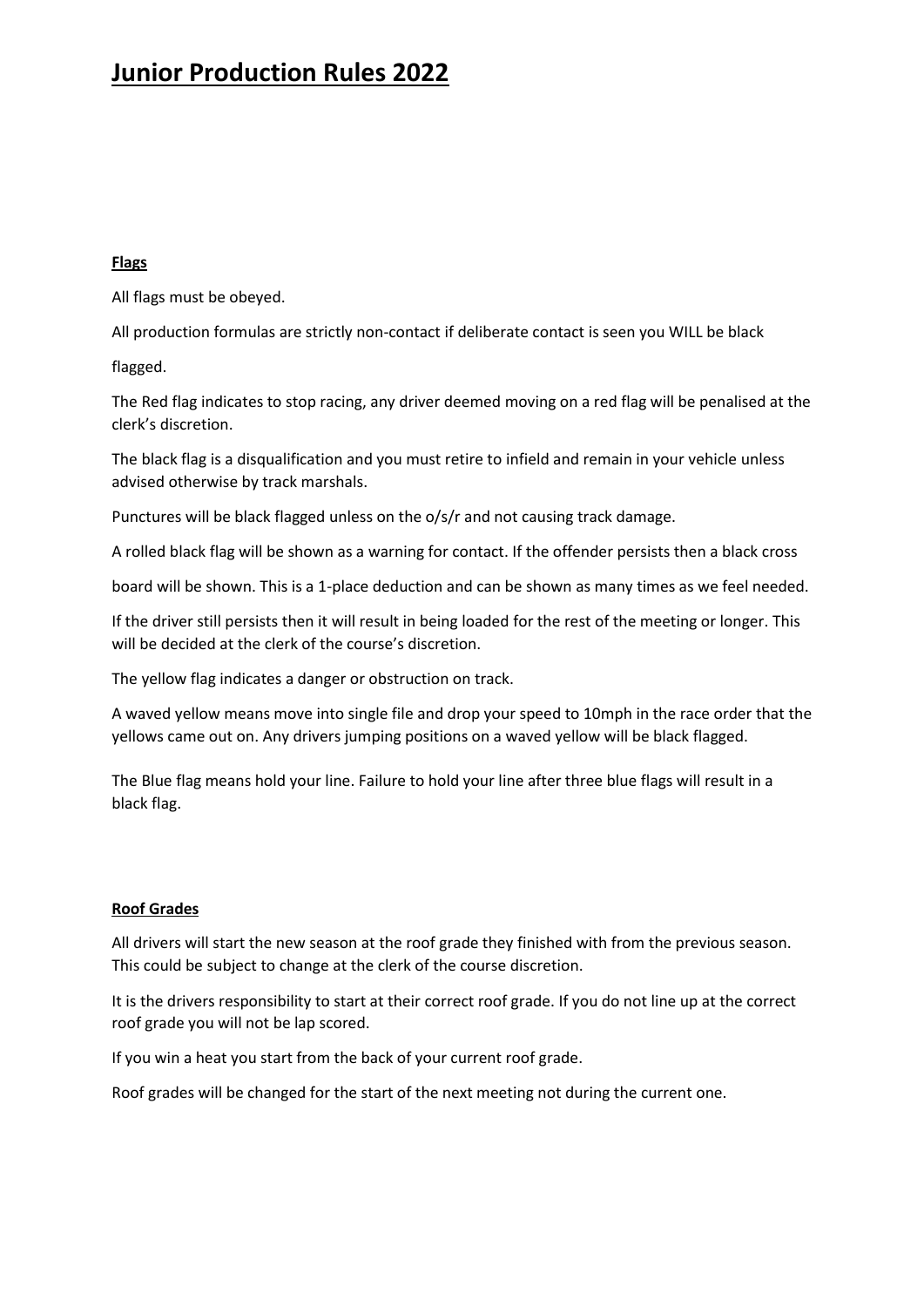#### **Accusations and Raceway Conduct**

Any accusations of cheating, adapting or illegally modifying vehicles will be taken very seriously and investigated by the clerk of the course and promotors.

If you are suspected of illegally modifying your vehicle, there will be a £500 retainer put on your vehicle. This means that your engine will be stripped. Both parties must be present, and stripping of the engine must be overseen by a race official. If found to be illegally modifying or adapting your vehicle the retainer fee will be returned to the other party. If found to NOT be illegally modifying or adapting your vehicle, you will keep the retainer fee.

Any social media outbursts that are detrimental to the raceway could result in a ban.

Any aggressive behaviour, verbal or physical towards any member of staff will result in a life ban from the raceway.

Family member and friends of drivers should also see above two rules as it will still result in a ban for the associated driver.

No one is permitted inside the race control paddock, if you need to speak to race control or clerk of the course please ask the marshal on the gate and they will contact us..

As a raceway we reserve the right refuse anyone entry to track and to let anyone race if we feel the need to stop you.

You may not get out of your car while racing is going on. Unless instructed by a Marshal then stay in your vehicle.

Any person that enters the raceway without authorisation will be banned for the next meeting. If this happens again you will be banned for the season.

All rubbish should be taken home with you. If you make the mess tidy the mess.

Any damages or vandalism to our raceway and our property will result in a ban.